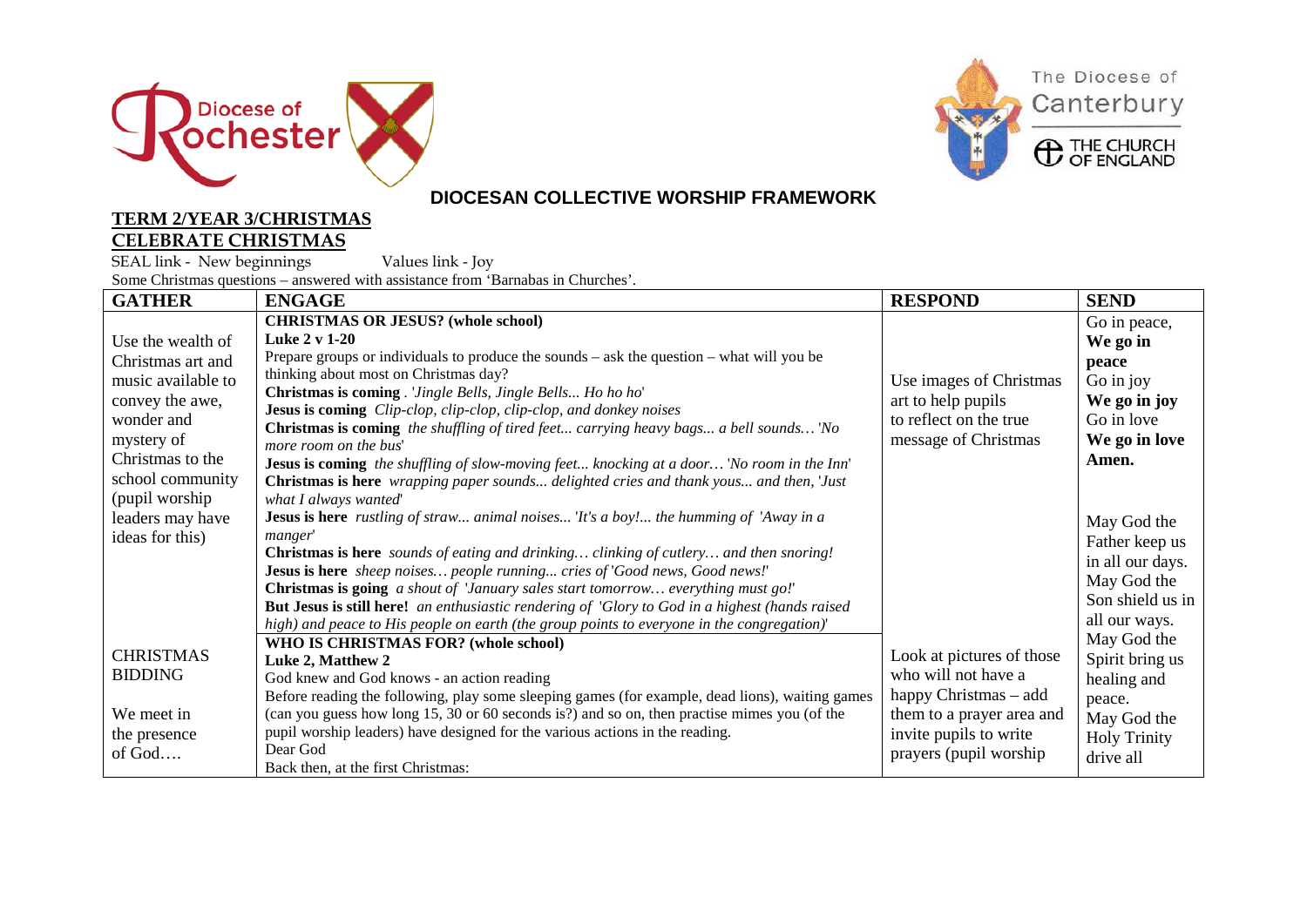



The Diocese of Canterbury

**ED** THE CHURCH

### **DIOCESAN COLLECTIVE WORSHIP FRAMEWORK**

| who was          | You knew about the shepherds, working late at night                                                | leaders might be able to            | darkness from    |
|------------------|----------------------------------------------------------------------------------------------------|-------------------------------------|------------------|
| born on          | You knew about the travellers, following the light                                                 | help with this)                     | us and pour      |
| <b>Christmas</b> | You knew about the crowds with their hopes and fears                                               |                                     | upon us          |
| Day              | You knew about the stable and poor Mary's tears                                                    |                                     | blessing and     |
|                  | So right now, because of Christmas:                                                                |                                     | light.           |
|                  | You know about outsiders, who feel they don't belong                                               |                                     |                  |
|                  | You know about the stranger who speaks another tongue                                              |                                     | Amen.            |
| He is Christ the | You know about the exile who's forced to leave her home                                            |                                     |                  |
| Lord. Alleluia.  | You know about the foreigner who feels so much alone                                               |                                     |                  |
| We worship and   | You know about the poor whom nobody will know                                                      |                                     | May              |
| adore him.       | You know about the puzzled who feel they've far to go                                              |                                     | the spirit of    |
| <b>Alleluia</b>  | You bring them close in Jesus, each specially loved by him                                         |                                     | Christmas        |
|                  | You turn things inside out and bring outsiders in.                                                 |                                     | which is         |
|                  | Think about those less fortunate than ourselves this Christmas – in our village, town, country,    |                                     | Peace            |
|                  | world etc                                                                                          | Invite people to pray by            | the gladness of  |
|                  | WHY DID JESUS COME AT CHRISTMAS? (whole school)                                                    | stretching their arms out           | Christmas        |
| Glory to Christ, | Luke 2, Matthew 2                                                                                  | wide to each side, holding          | which is         |
| Son of Mary;     | Christmas is one of the busiest times in the year when it comes to holiday travel.                 | their palms facing the other        |                  |
| born a child,    | Ask: Who will be travelling somewhere this Christmas? Who will you be visiting?                    | at a distance ready to come         | Hope             |
| you are one with | How will you travel? By car? By plane? By train? Some of you may even be going by boat to          | together in a traditional           | the adoration of |
| us.              | escape Christmas on a cruise! So much travelling! No wonder people say that Christmas can be       | <i>prayer position. As you pray</i> | Christmas        |
| Glory to God in  | one of the most exhausting holidays ever - buying presents and wrapping them up is tiring          | each line below, slowly             | which is $Jov$   |
| the highest.     | enough, but buying tickets and packing bags as well is a recipe for a Christmas meltdown.          | bring the two palms closer          | and the heart of |
| Glory to Christ, | If only we could get back to the simplicity of the first Christmas                                 | and closer to each other:           | Christmas        |
| Son of David;    | A way to tell the story together                                                                   | Lord, thank you for                 | which is Love    |
|                  | There was plenty of travelling then too!                                                           | travelling the greatest             | be ours now      |
| born to rule,    | As you bring together the elements of the story below in terms of who was travelling where,        | distance ever to come close         | and forever      |
| you reign in our | invite actions from everyone to accompany each person/group who was travelling then:               | to us as a baby at Christmas.       | <b>AMEN</b>      |
| hearts.          | The angel Gabriel travelled from the courts of heaven to the village of Nazareth - soaring through | Lord, thank you for the             |                  |
| Glory to God in  | the air like a superhero                                                                           | angels who travelled to tell        |                  |
| the highest.     | The virgin Mary walked from Nazareth down to see her cousin in Judea - walking on the spot up      | us that we can now have             |                  |
|                  | and down the hills with appropriate actions for exhaustion and effort                              |                                     |                  |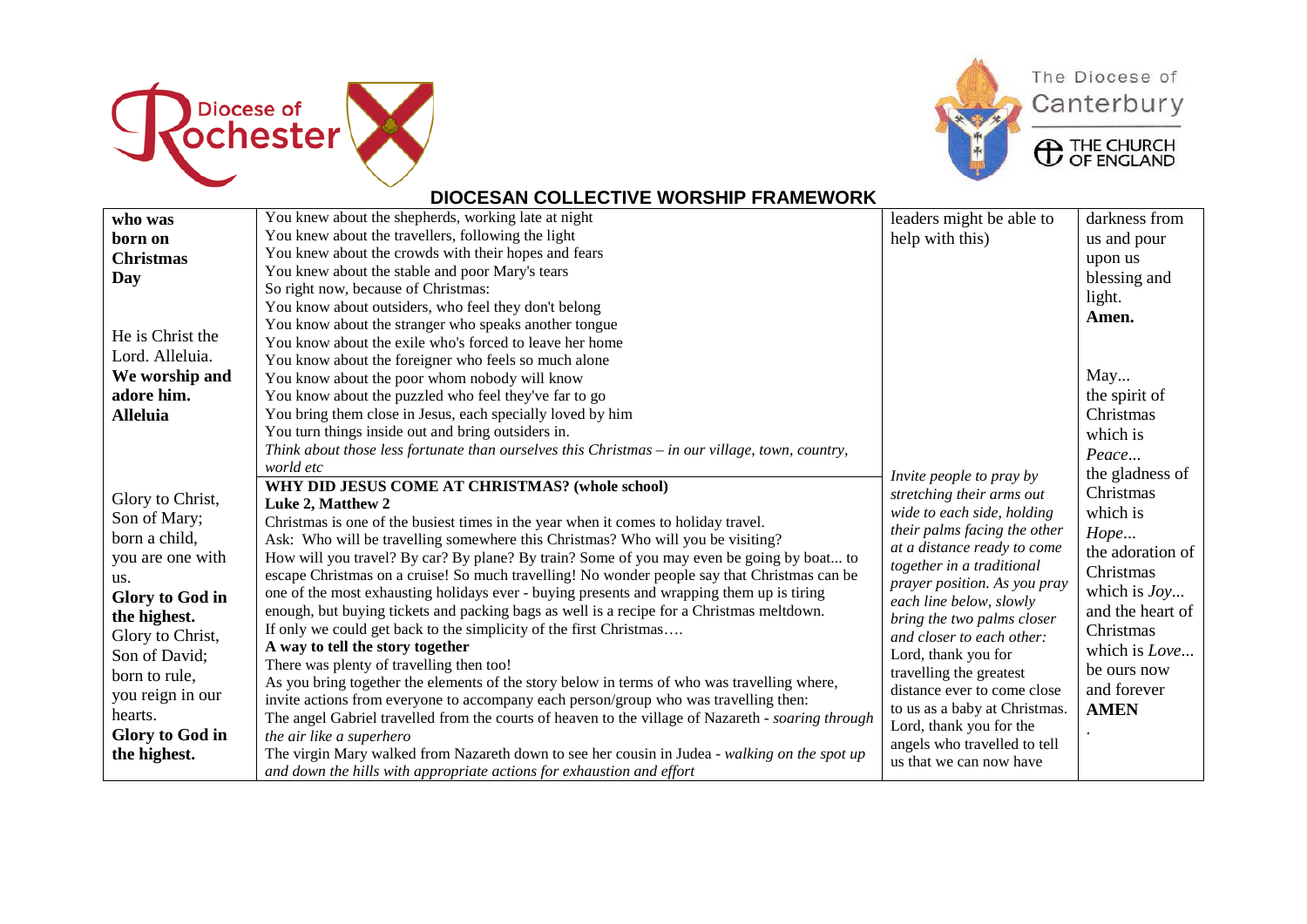



# The Diocese of Canterbury

**ED** THE CHURCH

### **DIOCESAN COLLECTIVE WORSHIP FRAMEWORK**

| Glory to Christ,     | The wise men began their long desert journey from far in the east towards the country of Judah -    | peace with you for ever.     |
|----------------------|-----------------------------------------------------------------------------------------------------|------------------------------|
| Son of man;          | bobbing up and down on the backs of camels                                                          | Lord, thank you for Mary     |
| born to save,        | Joseph and Mary with the crowds travelled down from Galilee to Bethlehem because of the             | who travelled with Joseph to |
| you are the light of | census - shuffling along in crowds jostling into each other                                         | Bethlehem to show us how     |
| the world.           | The angel choir travelled from heaven to a Judean hillside to sing to the shepherds - soaring       | to say 'yes' to you.         |
|                      | through the air again like a superhero                                                              | Lord, thank you for the wise |
| Glory to God in      | The startled shepherds ran from the hills down to the stable in Bethlehem - running on the spot     | men who travelled across     |
| the highest          | enthusiastically                                                                                    | the desert to remind us to   |
|                      | The young couple with a baby travelled as refugees west to the land of Egypt - walking              | offer our best to you.       |
|                      | nervously, glancing over their shoulders and looking frightened                                     | Lord, thank you for the      |
|                      | Yes, there's a lot of travelling in the Christmas story. It was as exhausting then as it is now, it | shepherds who travelled      |
|                      | seems. Nothing has changed! But all this travelling is nothing compared to the biggest distance     | over the hills to remind us  |
|                      | travelled at Christmas by someone. This person travelled:                                           | that finding you is the most |
|                      | further than the shepherds (everyone repeat the running action)                                     | important thing ever.        |
|                      | further than the wise men (everyone repeat the bobbing up and down on camels)                       | (By now the two palms)       |
|                      | further than Mary and Joseph (everyone repeat the tired walking up and down the hills and           | should be together in a      |
|                      | jostling with the crowds)                                                                           | traditional prayer position) |
|                      | further even than the angels (everyone repeat the superhero zoom)                                   | Lord, thank you for coming   |
|                      | This person travelled further than anyone - the journey was from the heart of the universe itself   | so close to us in Jesus that |
|                      | and the throne of God, right down to an animal feeding box in a stable. And who travelled this      | now we only have to ask      |
|                      | massive journey? - Jesus travelled the furthest at Christmas.                                       | you to be with us forever    |
|                      | And he not only travelled the furthest, he gave up the most:                                        | and you will be.             |
|                      | He packed himself up into the size of a small baby.                                                 | (Separate the palms and go   |
|                      | He wrapped himself up in human flesh and blood.                                                     | wide again before ending     |
|                      | He made himself a special present for the world to receive.                                         | with a noisy clapping        |
|                      | Christians believe that this is the miracle and mystery of Christmas. God cares about this planet   | together of hands on the     |
|                      | and about you and me so much that Jesus travelled the greatest distance ever to come close to       | Amen)                        |
|                      | each one of us.                                                                                     | Thank you that because of    |
|                      | HOW DO WE REMEMBER? (class or key stage)                                                            | Christmas you are never far  |
|                      | Luke 2, Matthew 2                                                                                   | away from any one of us,     |
|                      | There are a number of paper craft ideas for making special decorations associated with Christmas    | ever! Amen                   |
|                      | in different countries, including: Sunburst designs from Sweden, Weihnacht angels from              |                              |